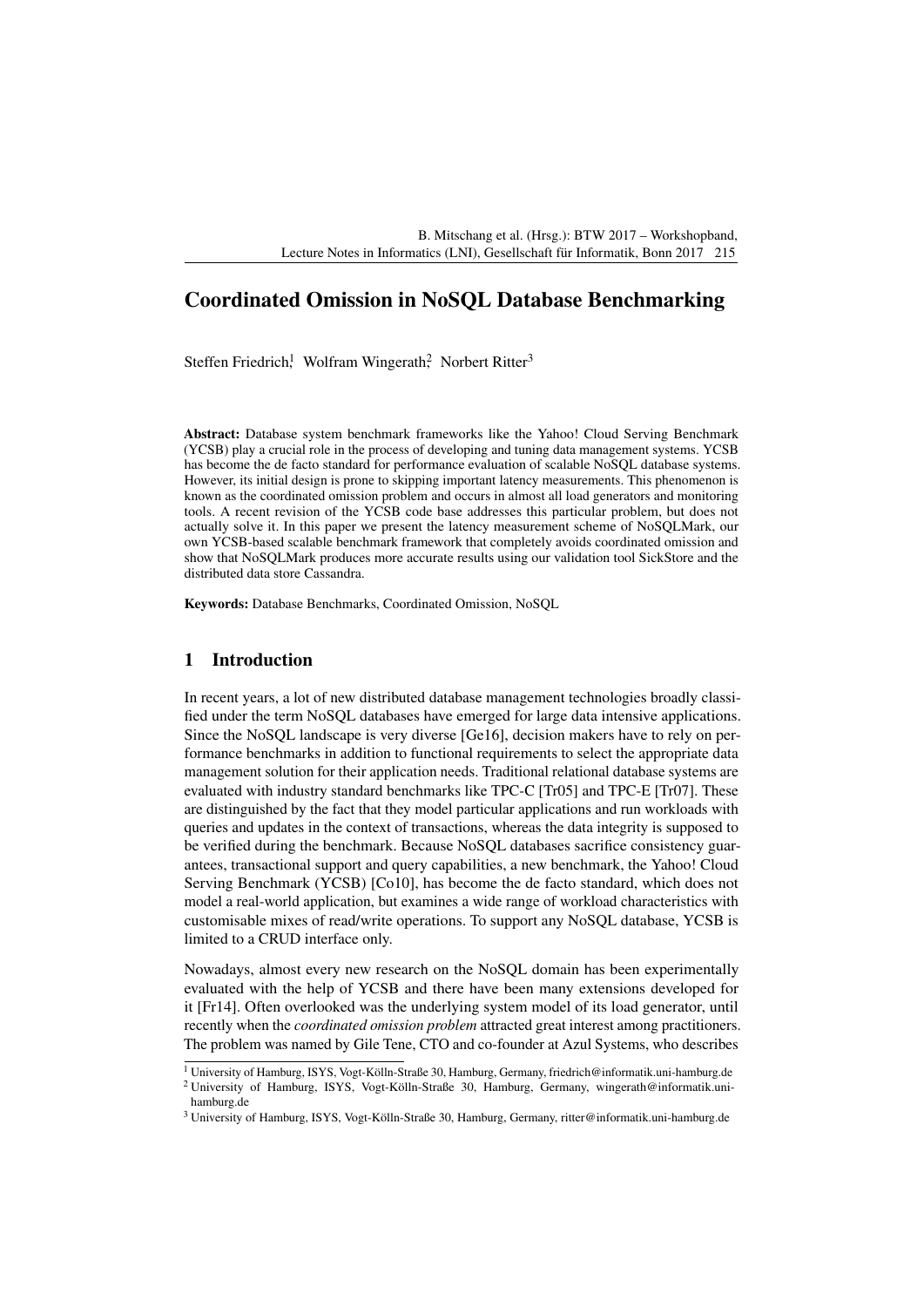it in his talks on "How not to measure latency" [\[Te16\]](#page-10-3). We explain the coordinated omission problem in Section 2. Its great attention led to an extension of YCSB that tries to counteract the proble[m. Therefor](#page-1-0)e, in addition to the normal latency values, corrected, *intended* latency values are computed. We describe this correction in Section 2.1 and explain how we can avoid the problem at all with our scalable benchmark [framework N](#page-3-0)oSQLMark in Section 3. To investigate the effect of the coordinated omission problem, we extend ou[r database](#page-3-1) system SickStore in Section 4 and evaluate how the intended latency values differ from those with coordinat[ed omission](#page-5-0) avoidance i[n Section 5.](#page-6-0) We finish the paper with a summary and concluding remarks in [Section 6.](#page-8-0)

### <span id="page-1-0"></span>2 The Coordinated Omission Problem

The Java code snippet in [Listing 1](#page-1-1) shows how YCSB generates load and measures response times. To issue requests with a given target throughput, the required wait time between two operations is computed (1). After measuring the latency for one request (5-8), the measurement thread sleeps until the computed deadline is reached (12-16). Since the call to the database system under test is done synchronously, this methodology only works well as long as the response time falls within the desired time window. For illustration, consider the example measurements depicted in [Figure 1.](#page-2-0)

```
1 _targetOpsTickNanos = (\text{long}) (1 \_000 \_000 \_000 / target)
2 long overallStartTime = System.nanoTime();
3 while (_opsdone < _opcount) {
4 long startTime = System . nanoTime () ;
5 Status status = _db . read ( table , key , fields , result );
6 long endTime = System.nanoTime();
7 _ _ measurements . measure ("READ",
         (int) ((endTime - startTime) / 1000));8
9 _opsdone ++;
10
11 long deadline = overallStartTime + _opsdone *
         _targetOpsTickNanos ;
12 long now = System . nanoTime () ;
13 while ((now = System.nanoTime ()) < deadline) {
14 LockSupport . parkNanos ( deadline - now );
15 }
16 }
```
List. 1: A code snippet, similar to YCSBs source code, that shows how load generators typically measure latency.

To illustrate the problem, we run a workload with one client thread, a target throughput of 10 ops/sec and configure our database SickStore (introduced in [Section 4\)](#page-5-0) to simulate a *hiccup* (disruptions and delays caused by garbage collection, context switches, cache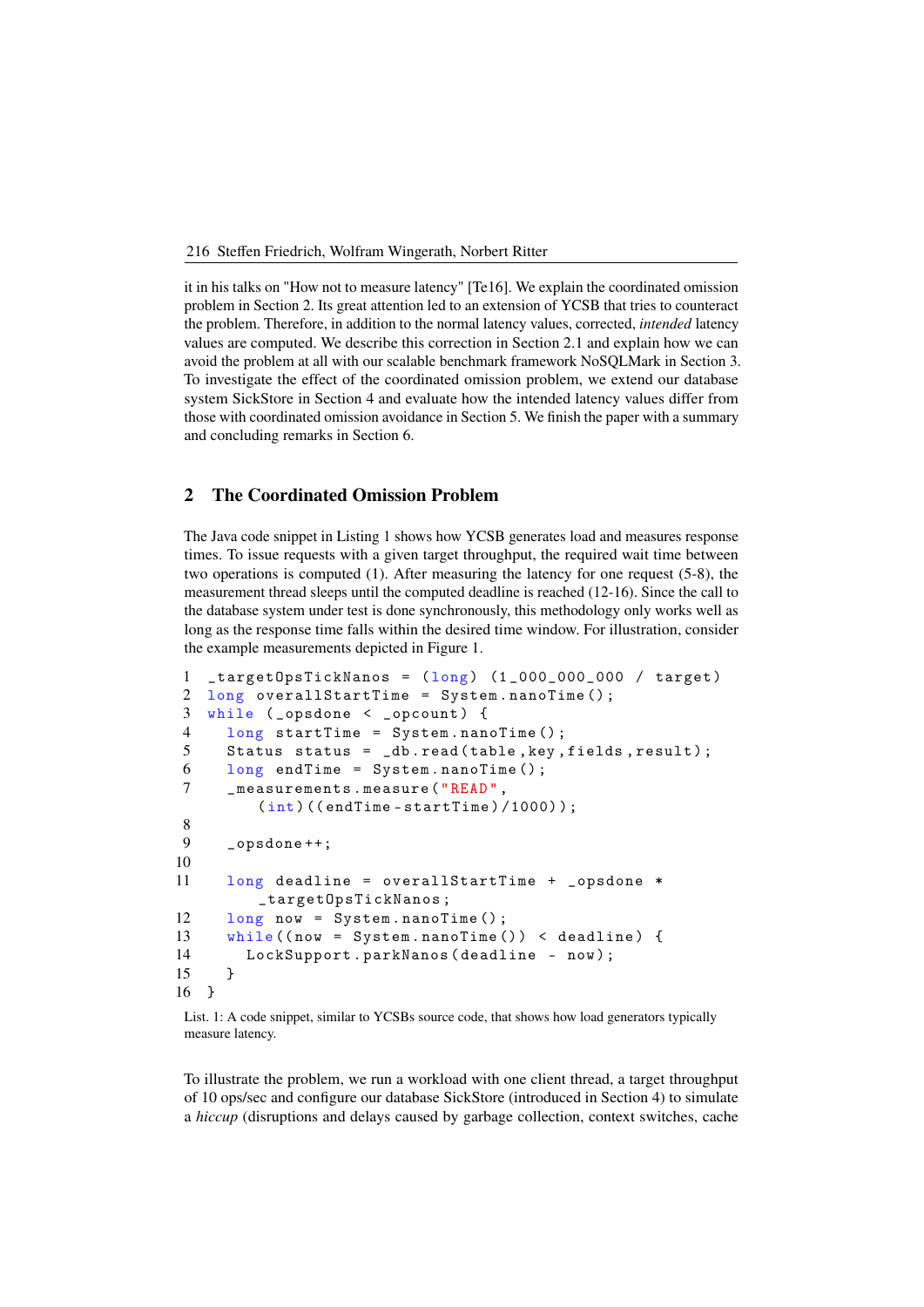buffer flushes to disk, etc.) of one second after 10 seconds run time. According to Listing 1, we want the client thread to issue one request each 100 milliseconds. Request [1 to 9 take](#page-1-1) less than 50µs each, request 10 takes one second. The subsequent request again takes only around 50µs because it does not happen at its designated time. In this manner, the database system under test delays requests that would have been made during the synchronous call, which leads to the coordinated omission of relevant measurements such that the overall measurement results do not reflect database hiccups very well. This obscuration becomes worse if the results are reported as the mean latency only.

<span id="page-2-0"></span>

Fig. 1: Measurements that illustrate the coordinated omission problem.

According to Schröder et. al. [\[SWHB06\]](#page-10-4), YCSB follows a *closed system model*: There is some fixed number of users that repeatedly request the system, receive the response and then "think" for some amount of time. A new request is only sent after the completion of the previous one. However, YCSB focuses on workloads web applications place on cloud data systems. Therefore, we actually want to measure the response time for user requests that appear independently such that requests arrive in an unbounded fashion even if the database system stalled for a longer period of time. This corresponds to an *open system model*, where users arrive with an average arrival rate  $\lambda$  and a new request is only triggered by a new user arrival, independently of request completions.



Fig. 2: Illustrations of the closed and open system models.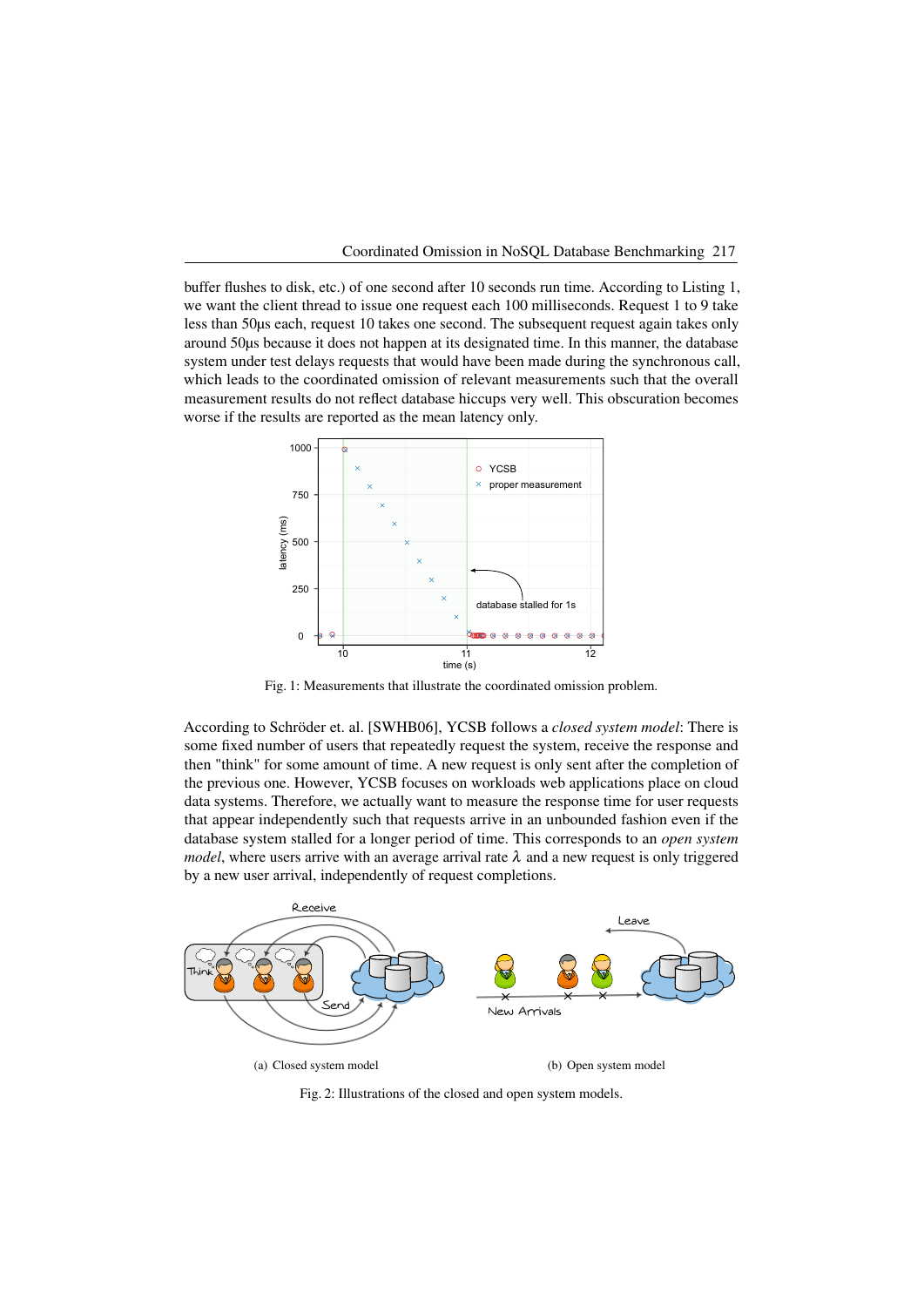We assume that many developers do not consciously take this design difference into account. Schröder et. al. came to a similar conclusion and found that most of the benchmark systems that they investigated, including the relational database system benchmarks TPC-C and TPC-W, follow a closed system model. But developers in general often do not mention anything about the underlying system model in their documentations. An exception is Sumita Barahmand who states in her PhD thesis on benchmarking interactive social networking actions [\[Ba14\]](#page-9-2) that her framework BG implements a closed system model, even though she, too, considers the open model more realistic for a social networking site (or websites in general). But she leaves this implementation open for future research.

### <span id="page-3-0"></span>2.1 Coordinated Omission Correction in YCSB

With the release 0.2.0 RC1 of YCSB in June 2015, some changes regarding the coordinated omission problem were introduced by Nitsan Wakart<sup>2</sup>. First of all, the histogram library called HdrHistogram<sup>3</sup> was added. In contrast to the sta[nda](#page-3-2)rd histogram implementation with a fixed number of b[uck](#page-3-3)ets, the HdrHistogram can measure a dynamic range of measurement values with configurable value precision. Additionally, the library provides a loss-free compressed serialization which allows the reconstruction of the complete histogram, for example to export data for plotting percentile curves. However, to overcome the coordinated omission problem the most important change is the implementation of the intended measurement interval. The idea is to correct the latency values by setting the measurement start time to the designated time of the request. Consider again [Listing 1,](#page-1-1) the intended latency of the actual request can be measured by using the deadline of the preceding request as start time:

```
measure("Intended-READ", (int)((endTime - _precedingDeadline)/1000));
```
This may appear to solve the problem, but the database is still able to influence the actual time of the request which may affect the measurement results. Because all pending requests (i.e. their calculated deadlines lie in the past) are sent immediately after a delayed response, a very high load is generated temporarily. The big difference to an open system model is that the requests are queued on the client side, whereas in the open model a request could be sent to and processed by the database, even if the database is still processing the previous one (e.g. due to multithreading or load balancing across multiple nodes). Intuitively, we would therefore suspect that the corrected latency values tend to be higher than with an open system model. We examine this hypothesis experimentally in [Section 5.](#page-6-0)

## <span id="page-3-1"></span>3 Coordinated Omission Avoidance in NoSQLMark

During our research on staleness-based consistency measurement methods [\[Wi15\]](#page-10-5), we decided to develop our own benchmarking framework NoSQLMark on top of YCSB, to

<https://github.com/brianfrankcooper/YCSB/blob/0.2.0-RC1/core/CHANGES.md>

<span id="page-3-2"></span><sup>2</sup> Changes in YCSB regarding the coordinated omission problem:

<span id="page-3-3"></span><sup>&</sup>lt;sup>3</sup> HdrHistogram library for Java: https:/github.com/HdrHistogram/HdrHistogram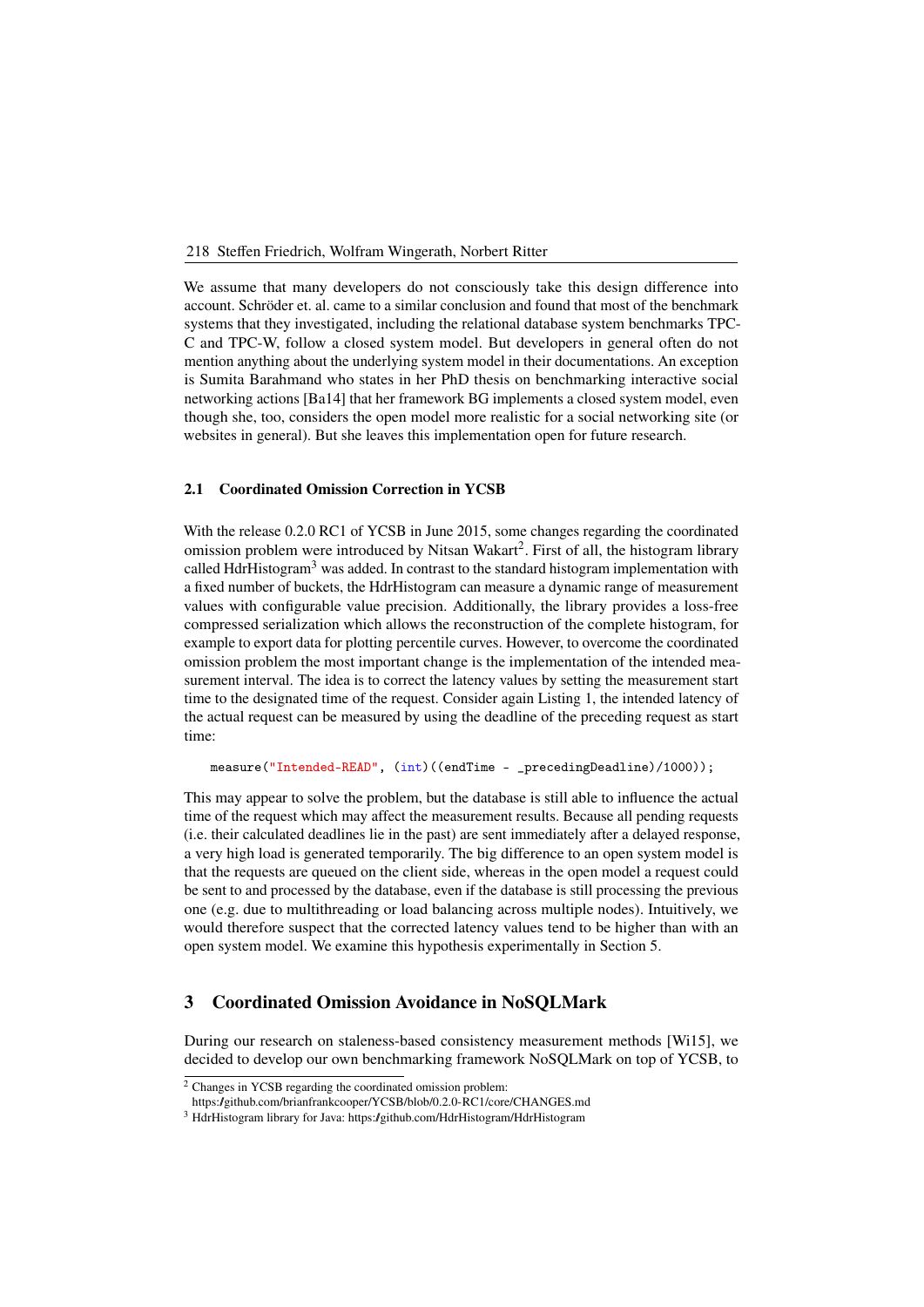overcome several of it's shortcomings. NoSQLMark is written in Scala with the Akka toolkit and thus allows to easely scale a workload on different benchmark nodes. You no longer have to start YCSB manually on different servers nor do you have to aggregate the different measurement results by your own. Since Java libraries can be used directly in Scala code we can depend on YCSB to support all of its database bindings as well. Furthermore, the actor model allows us to implement more complex workloads that require communication between actors like for example in our proposed consistency measurement method [\[Fr14\]](#page-9-1). To avoid coordinated omission, we implement an open system model by sending our requests in an asynchronous fashion. The Scala code snippet in [Listing 2](#page-4-0) shows how an actor generates load and measures latency.

```
1 implicit val executionContext = context . system .
2 dispatchers . lookup (" blocking -io - dispatcher ")
3
4 case DoOperation => {
5 val operation : Operation = workload . nextOperation
6 val startTime = System . nanoTime
7 val future = Future {
8 sendRequest ( operation )
9 }
10 future . onComplete {
11 case Success (status) => {
12 val endTime = System . nanoTime
13 measurementActor ! Measure ( operation . name ,
            status , ( endTime - startTime ) / 1000)
14 }
15 case Failure (ex) => {
16 log . error (ex , " Error occured during operation
            {} ", operation . name )
17 }
18 }
19 _opsdone += 120 if (_opsdone < _opcount) scheduleNextOperation ()
21 else supervisor ! WorkIsDone ( workerID , jobID )
22 }
```
List. 2: Scala code snipped for asynchronous load generation to implement an open system model in NoSQLMark.

Since an actor processes information by means of handling asynchronous messages, each Akka actor has to implement the receive method which should define a series of case statements that defines which messages an actor can handle. Thus the code snippet shows how our actor (called *worker*) handles the message of type DoOperation. The critical difference to [Listing 1](#page-1-1) is that we use a scala Future to send the actual request asynchronously (7-9). Note that we create a dedicated execution context for blocking i/o and have tried various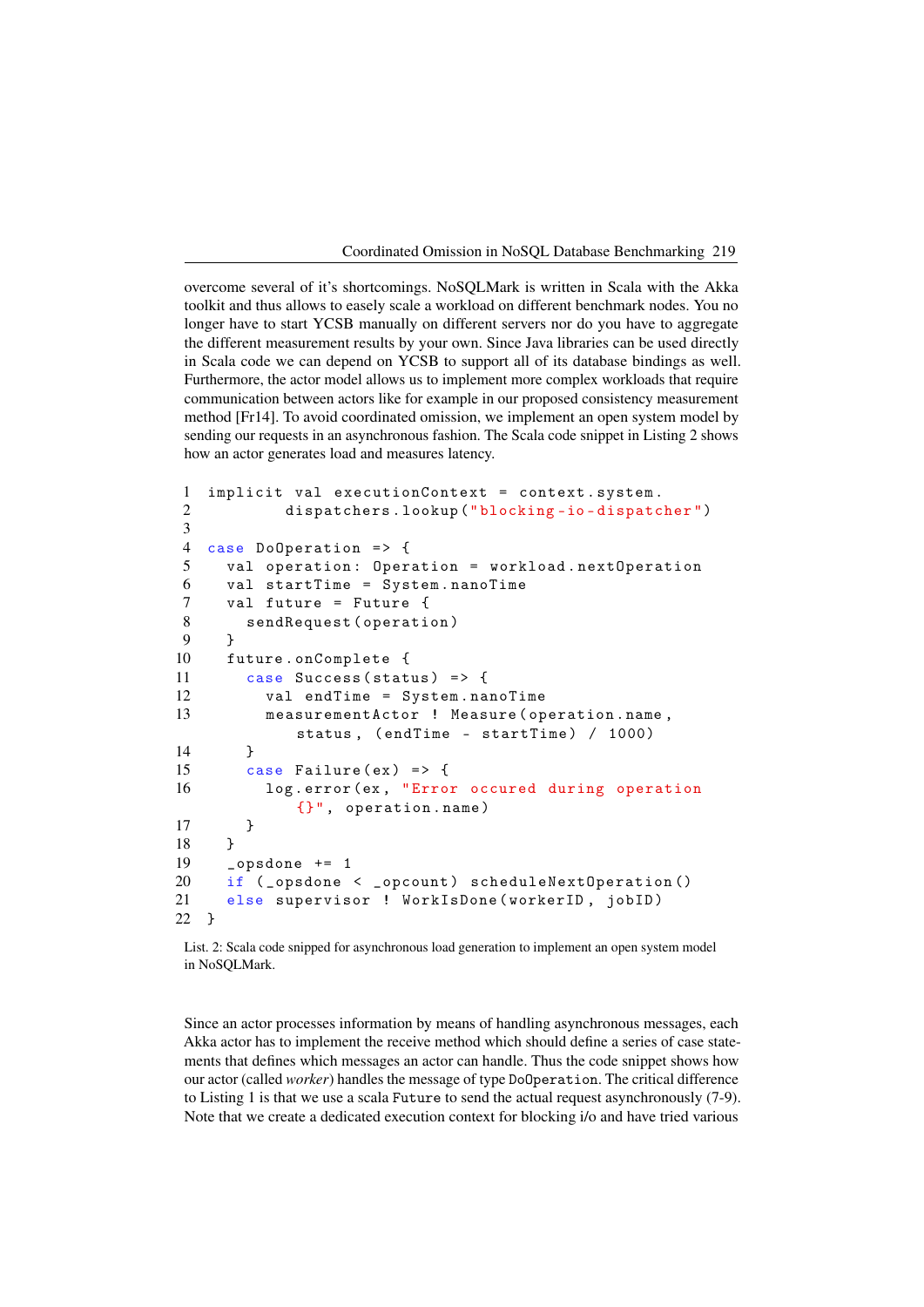executor implementations / configurations<sup>4</sup> (1-2). Next, we register a callback on the future by using the onComplete method, which [is](#page-5-1) applied to the value of type Success[Status] if the future completes successfully, or to a value of type Failure[Throwable] otherwise (10-18). If successful, we send the computed latency to the measurement actor (11-14). The scheduleNextOperation method schedules a new message of type DoOperation to be send to the actor himself (20). Thus, the actor remains more or less reactive for another message, e.g. an abort message by the user. At the end, a WorkIsDone message is sent to the supervisor actor (21), who still have to wait for the outstanding measurements by the measurement actor. The entire source code will be released in open source and we will publish further details on NoSQLMark's architecture and future development at the official project page<sup>5</sup>[.](#page-5-2)

#### <span id="page-5-0"></span>4 Designing SickStore for Coordinated Omission

We introduced SickStore, the single-node inconsistent key-value store to validate existing staleness benchmarks [\[Wi15\]](#page-10-5). For this purpose, SickStore's design enables it to simulate a replica set consisting of multiple virtual storage nodes that produce stale values, but at the same time, it provides consistent knowledge about the system state at any point in time. This is simplified by running the server in a single thread. Nevertheless, in order to allow the simulation of latencies, the server returns the calculated latency values to the client library, which blocks the calling thread for the corresponding remaining time.

In order to investigate the problem of coordinated omission, we have extended SickStore to simulate a maximum throughput  $\lambda_{max}$  and database hiccups, both configurable per virtual node. Again, the server process should not really be slowed down or stopped. Therefore, we simulate a request queue by introducing a counter *C* for the number of outstanding requests in the system. Let

 $t_i$  = timestamp at which request *i* was received by the server;

 $\Delta_{i,j} = t_j - t_i$  the time period between request *i* and *j* where  $t_i < t_j$ ;

 $C(t_i)$  = the number of outstanding requests at time  $t_i$ ;.

 $T_i$  = the waiting time of request *i* in the system

In order to simulate the maximum throughput, for each request *i* we compute

<span id="page-5-3"></span>
$$
C(t_i) = max(0, C(t_{i-1}) - \lambda_{max} \times \Delta_{i-1,i}),
$$
\n(1)

where  $i-1$  is the direct predecessor to *i*. Note if *i* is the first request then *C* must be equal to 0. Then we compute  $T_i = C(t_i) / \lambda_{max}$  and finally add one to the counter C before returning *Ti* to the client library. To also simulate a hiccup, we only have to increase the counter *C* by

<span id="page-5-1"></span><sup>4</sup> We ended up with a similar configuration as suggested in the Akka docs, but with a high pool-size-factor instead of a fixed-pool-size, to get a cached thread pool with a high limit and an unbounded queue: [http:](http://doc.akka.io/docs/akka/current/scala/dispatchers.html#More_dispatcher_configuration_examples) [//doc.akka.io/docs/akka/current/scala/dispatchers.html#More\\_dispatcher\\_configuration\\_examples](http://doc.akka.io/docs/akka/current/scala/dispatchers.html#More_dispatcher_configuration_examples)

<span id="page-5-2"></span><sup>5</sup> NoSQLMark can be obtained from<http://nosqlmark.informatik.uni-hamburg.de/>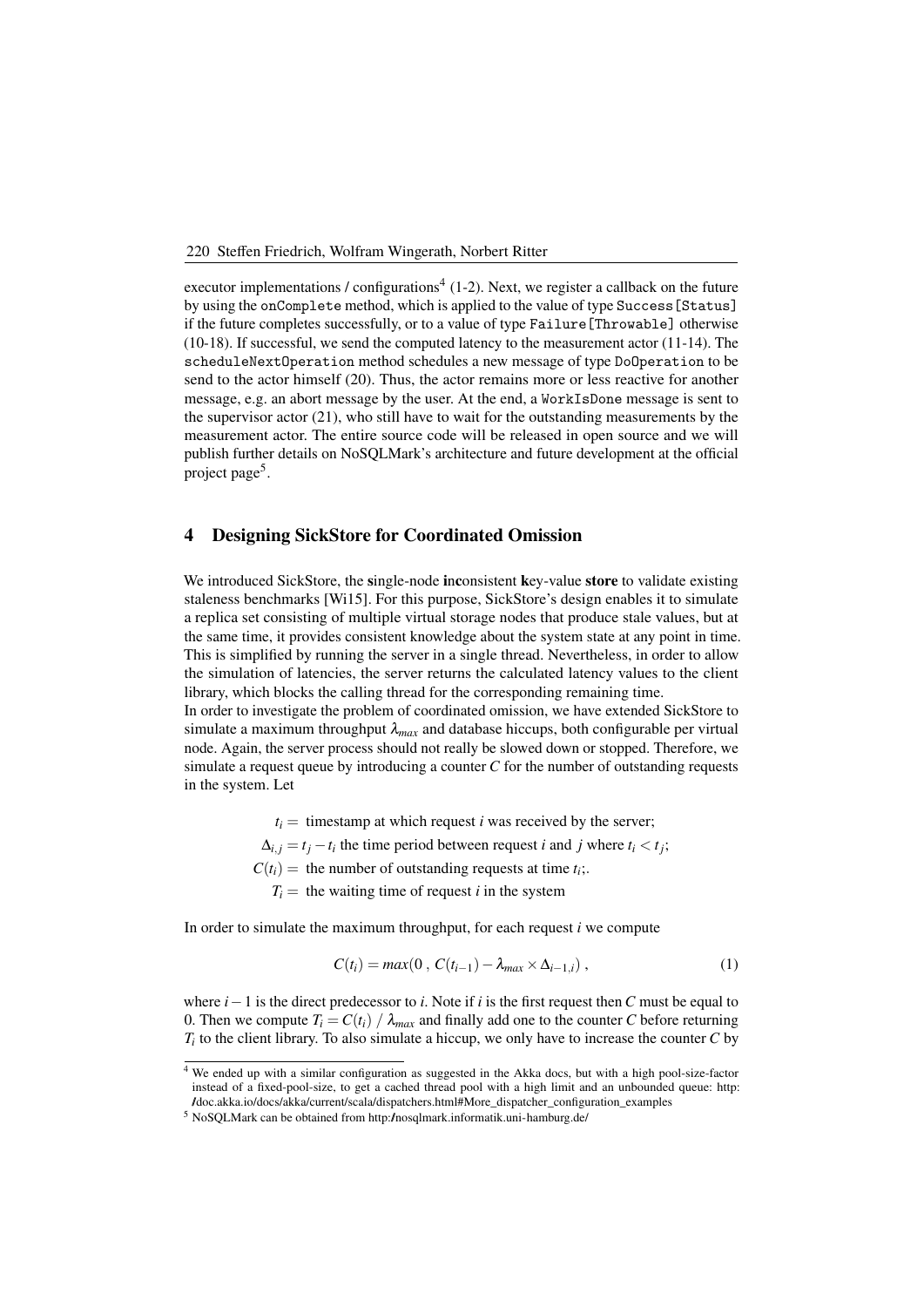the appropriate number of requests. Let

 $t<sub>h</sub>$  = the desired start time of the hiccup;  $H =$  the desired hiccup duration.

Then equation [\(1\)](#page-5-3) becomes

$$
C(t_i) = \begin{cases} \max(0, C(t_{i-1}) - \lambda_{max} \times \Delta_{i-1,i} + \lambda_{max} \times H), & \text{if } t_i < t_h <= t_j \\ \max(0, C(t_{i-1}) - \lambda_{max} \times \Delta_{i-1,i}), & \text{otherwise} \end{cases}
$$
 (2)

Finally, each calling client thread has to pause for the duration  $l + T_i$ , where l is the calculated network latency by SickStore's latency generator.

#### <span id="page-6-0"></span>5 Experimental Evaluation

We proceed to experimentally demonstrate that the latency values corrected by the intended measurement interval in YCSB greatly differ from those measured by our implementation of an open system model. This is confirmed by the exemplifying simulation of a hiccup with SickStore, as well as in our experiments with Cassandra.

#### 5.1 Coordinated Omission Simulation with SickStore

To get an insight into how the measurement results behave in a hiccup situation, we have conducted a series of micro-benchmarks with SickStore. For the simulation, we used one machine with 2.60 Ghz Quad-Core Intel i7-6700HQ processor and 16 GB memory.We run a workload with a target throughput of 1000 ops/sec, 90000 operations and configure SickStore to simulate a hiccup of one second after 30 seconds run time. Thus, each microbenchmark runs 90 seconds, which is sufficient for each run to stabilize the latency values to a level as before the hiccup. In the first series of experiments we increase the number of YCSB client threads and set the maximum throughput at SickStore to 1250 ops/sec. The two time series plots in [Figure 3](#page-7-0) illustrate how the number of YCSB client threads affects the measurement behavior. We see that with NoSQLMark, the latency values are exactly stabilized at the point as we would expect with the configured maximum throughput and hiccup duration. For YCSB, the number of requests during the hiccup is limited by the number of threads and many latency values are omitted, which are finally to be corrected by the intended measurement interval. Surprisingly, the intended measurements stabilize very late for 4 threads, which is already much better with 16 threads. In [Figure 4\(a\),](#page-7-1) we see some percentiles and mean values for the latencies with different YCSB thread numbers. Even if the number of threads increases further, the intended values are higher than those of NoSQLMark. This is particularly true for the mean value and the 90-percentiles, which are approaching up to 128 threads ever closer to the results of NoSQLMark but increase again as of 256 threads. It is noticeable that the uncorrected mean value approaches the mean value of NoSQLMark with increasing thread count as well. In addition, as the number of threads increases, the corrected and uncorrected latency values of YCSB approach each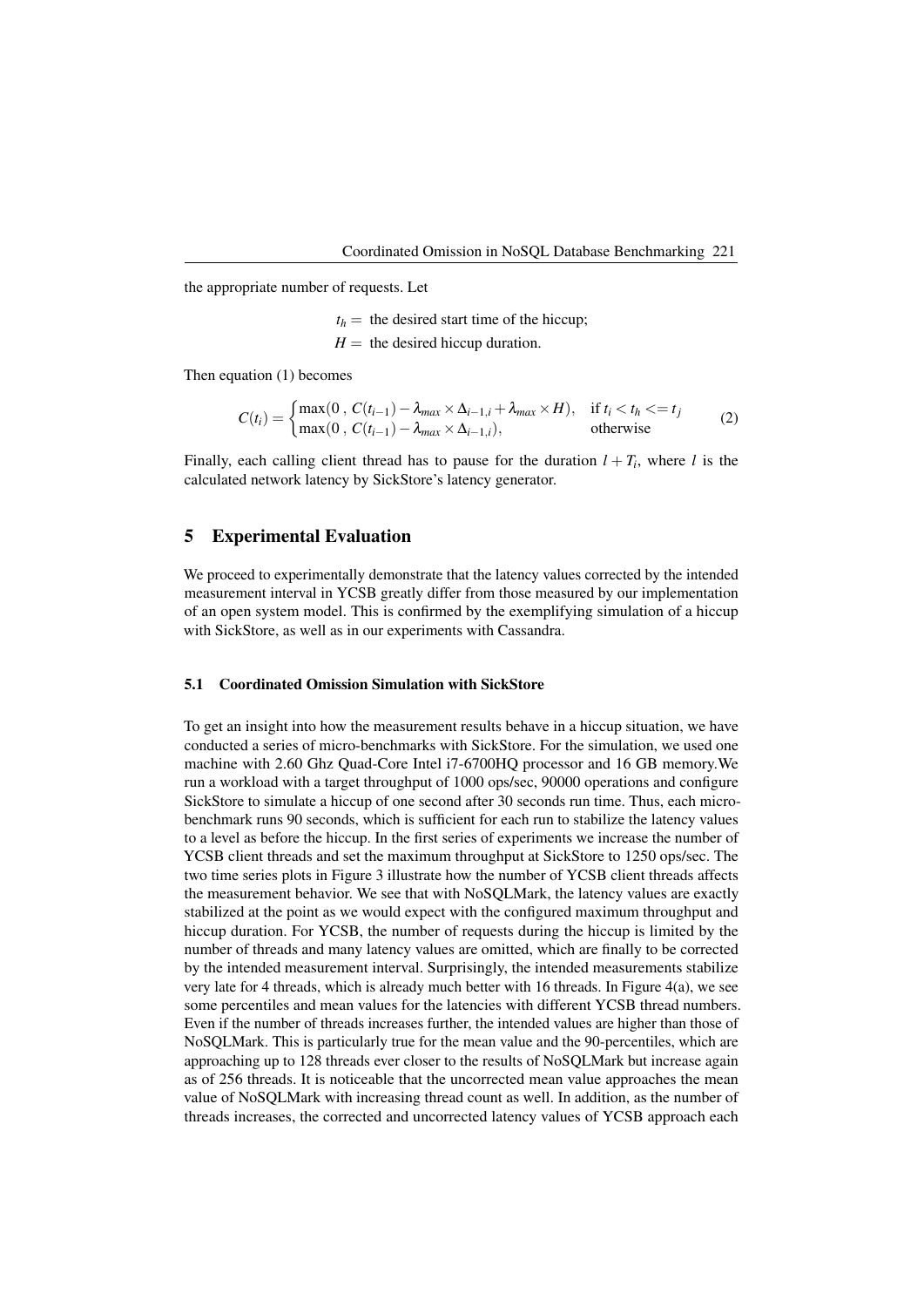<span id="page-7-0"></span>

Fig. 3: Time series plots of two runs with different numbers of YCSB threads.

other, which becomes even more apparent when viewing the entire percentile spectrum in [Figure 4\(b\).](#page-7-2) Incidentally, it also shows that the latencies of the lower percentiles are one order of magnitude higher than those of NoSQLMark. Next, we set the number of threads



<span id="page-7-2"></span>Fig. 4: Simulation with different numbers of YCSB threads.

<span id="page-7-1"></span>to 128 and vary the maximum throughput. [Figure 5](#page-8-1) shows again the overview and the entire percentile spectrum for two selected experiments. For all three measurement approaches, it can, of course, be observed that the latency values increase with higher system load. But in principle, the measurement results differ considerably, even when the system is under different load conditions. In [Figure 5\(b\)](#page-8-2) one can see how all percentile curves shift to the upper left corner of the spectrum, with higher system utilization. Although the difference in the 90th and higher percentiles appears to be smaller, it is significant for smaller percentiles (e.g. 200ms in the 80th percentile between NoSQLMark and YCSB Intended). In summary, our simulation of a single hiccup shows that the fundamentally different system models of load generation also result in a completely different percentile spectrum of the latency values.

#### 222 Steffen Friedrich, Wolfram Wingerath, Norbert Ritter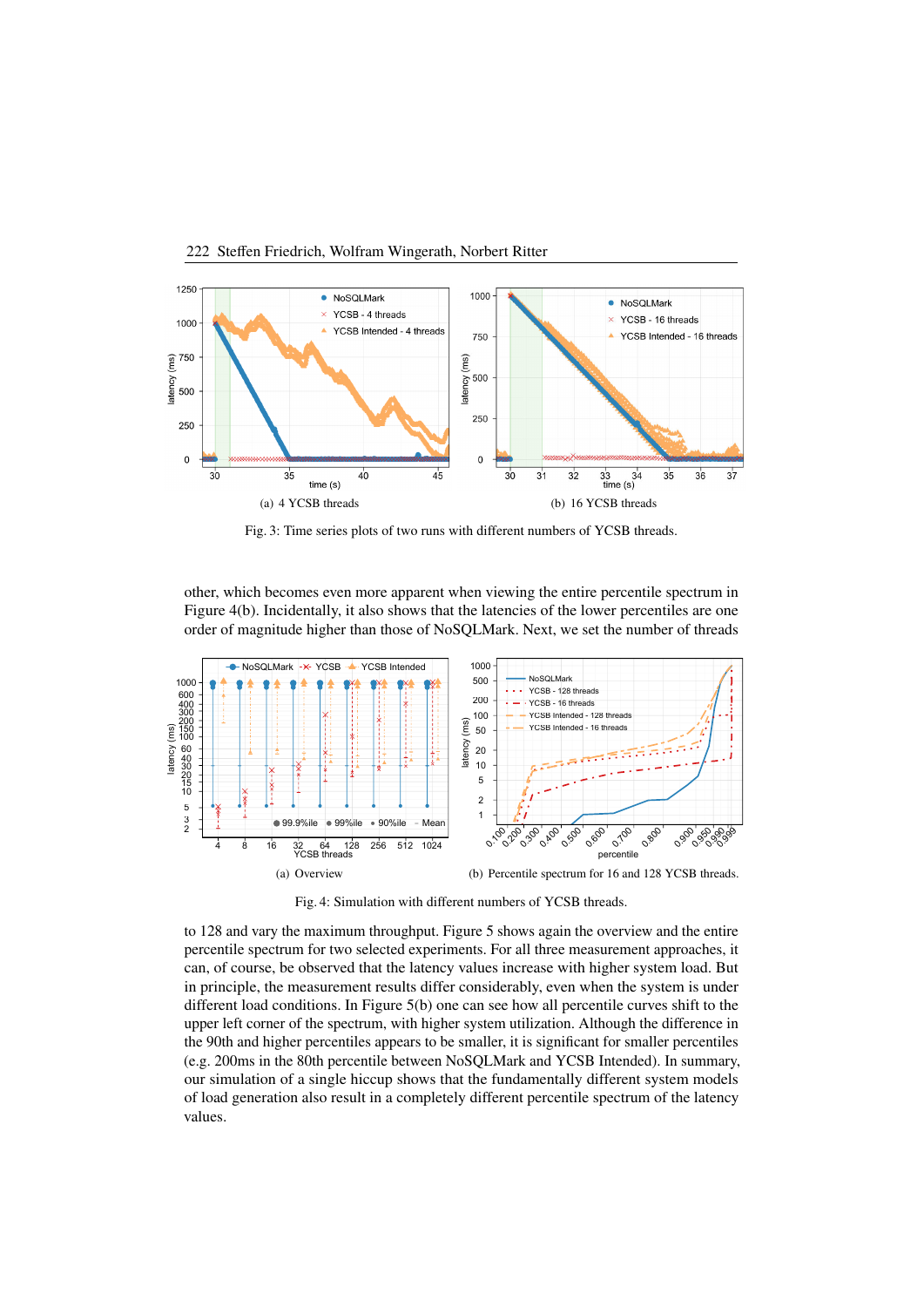<span id="page-8-1"></span>

<span id="page-8-2"></span>Fig. 5: Changing SickStore's maximum throughput.

#### 5.2 Elasticity Benchmark with Cassandra

Kuhlenkamp et. al. have recently repeated scalability and elasticity experiments of previous research with YCSB [\[KKR14\]](#page-10-6). Since their results do not include the intended latency values of YCSB, it is a good idea to repeat an experiment to see the difference between the two system models of the load generators and the intended latencies. We performed the benchmark with a simpler configuration by running the workload on a single Cassandra node and adding another node to the cluster after 5 minutes. For each node, we used instances of our private OpenStack cloud with 4 vCPUs and 16 GB of memory and one instance with 6 vCPUs and 63 GB memory for the benchmark. Each instance runs on a separate server (2,1 GHz Hexa-Core Intel Xeon E5-2620v2, 15MB Cache, 64 GB memory, 6 disk RAID-0 array and gigabit ethernet). The Cassandra node is initially loaded with 10 million rows, i.e., the node manages 10 GB. We perform the experiments with YCSB workload A with a Zipfian request distribution and add the second node to the cluster after 5 minutes of runtime without a data streaming throughput limit. At a target throughput of 10 000 ops/sec, the second node starts serving after roughly 5 minutes, i.e. after 10 minutes run time the latency stabilizes, which is why we run each experiment for a maximum duration of 15 minutes.

<span id="page-8-0"></span>[Figure 6](#page-9-3) shows the results at a glance, (a) for an increasing number of threads (adapted to 6 cores) with a target throughput of 10k ops/sec, and (b) for 48-thread increasing target throughput. 15k ops/sec was the maximum throughput that could be achieved. We can again observe that the measurement results of YCSB and YCSB Intended are becoming more and more similar with increasing number of threads. The intended latency values for the represented percentiles even fall below the values of NoSQLMark, starting at 96 threads. However, 10k ops/sec is also only 66.6% of the maximum achievable load. On the other hand, we see that the difference between the three approaches increases drastically as the load increases. Nevertheless, the same observations as in our simulation with SickStore are also reflected in these results.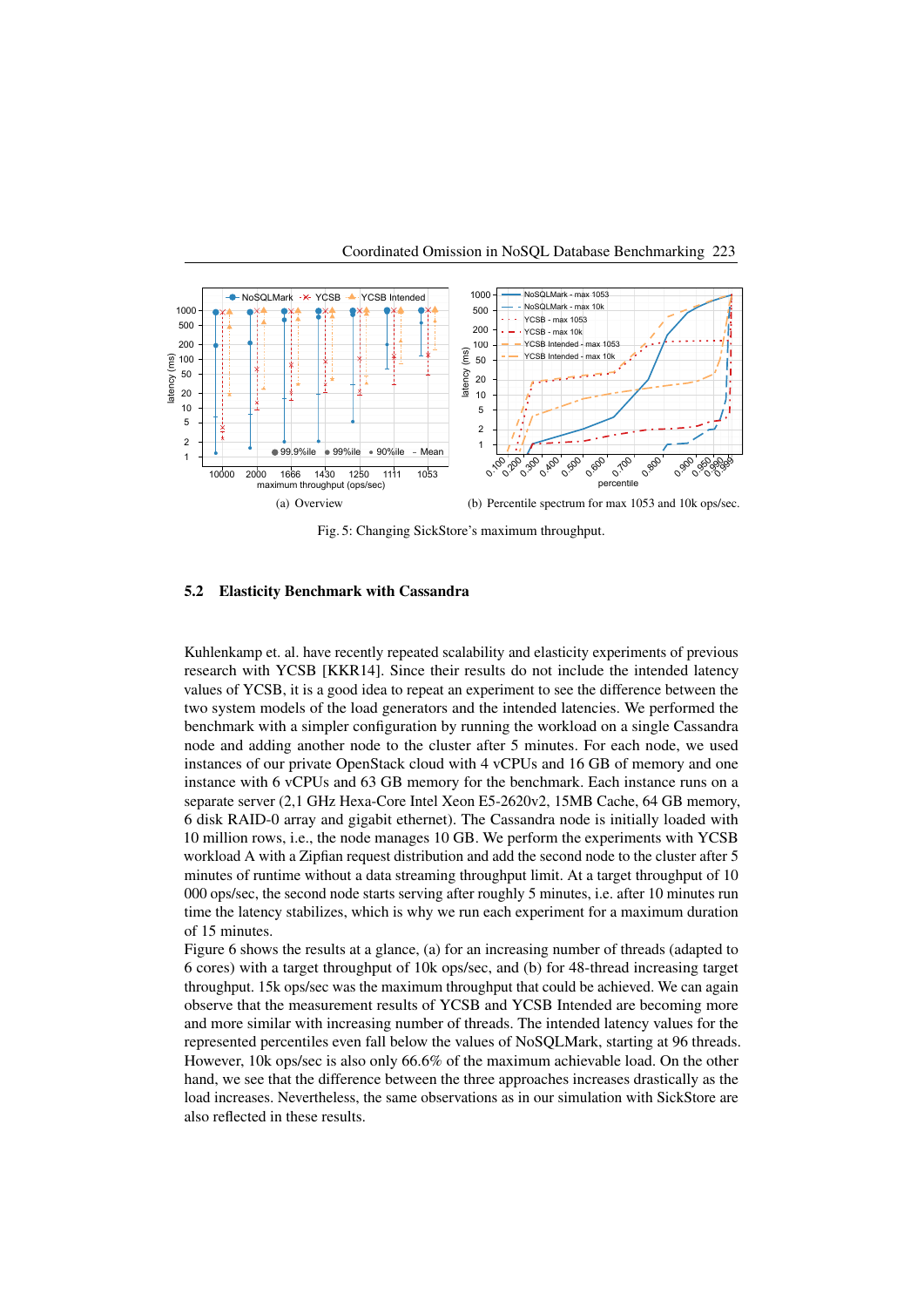<span id="page-9-3"></span>

Fig. 6: Percentiles and mean value for the elasticity benchmark with Cassandra.

#### 6 Concluding Remarks

In this paper, we described the coordinated omission problem and how it relates to the system model of load generators. Just about all benchmark frameworks are based on a closed system model and thus have the coordinated omission problem. We described how YCSB tries to correct the latency values by introducing the intended measurement interval. Afterwards we showed how an open system model was implemented in NoSQLMark and how we extended the simulation tool SickStore to investigate the coordinated omission problem. Finally, we conducted several experiments which showed that the different system models lead to completely different measurement results, even the intended latency values greatly differ from those of the open system model.

From our results, we conclude that developers of a benchmark framework should be more concerned about the underlying system model, because the type of load generation can not be corrected afterwards. For this reason, we plan to refine the load generator of NoSQLMark in the future, by generating the load using different distributions such as Possion.

#### References

<span id="page-9-2"></span><span id="page-9-0"></span>

| [Ba14] | Barahmand, Sumita: Benchmarking Interactive Social Networking Actions. PhD thesis,<br>USC Computer Science Department, Los Angeles, California 90089-0781, 2014.                                                                                               |
|--------|----------------------------------------------------------------------------------------------------------------------------------------------------------------------------------------------------------------------------------------------------------------|
| [Co10] | Cooper, Brian F.; Silberstein, Adam; Tam, Erwin; Ramakrishnan, Raghu; Sears, Russell:<br>Benchmarking Cloud Serving Systems with YCSB. In: Proceedings of the 1st ACM<br>Symposium on Cloud Computing. SoCC '10, ACM, New York, NY, USA, pp. 143–154,<br>2010. |
| [Fr14] | Friedrich, Steffen; Wingerath, Wolfram; Gessert, Felix; Ritter, Norbert: NoSOL OLTP                                                                                                                                                                            |

<span id="page-9-1"></span>Benchmarking: A Survey. In: 44. Jahrestagung der Gesellschaft für Informatik, Informatik 2014, Big Data - Komplexität meistern, 22.-26. September 2014 in Stuttgart, Deutschland. pp. 693–704, 2014.